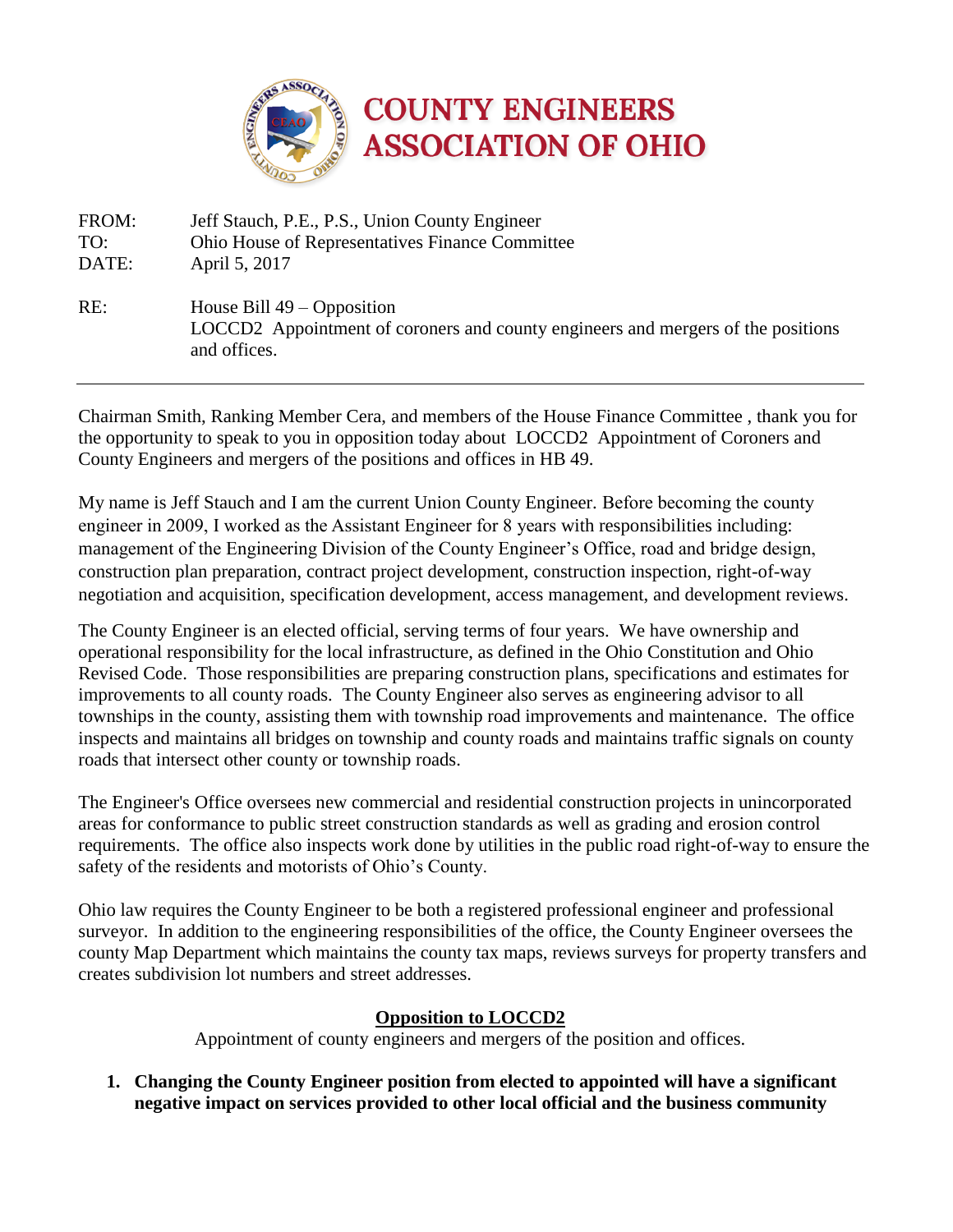The County Engineer prepares construction plans, specifications and estimates for improvements to all county roads. The County Engineer also serves as engineering advisor to all townships in the county, assisting them with township road improvements and maintenance. The office inspects and maintains all bridges on township and county roads and maintains traffic signals on county roads that intersect other county or township roads.

The Engineer's Office oversees new commercial and residential construction projects in unincorporated areas for conformance to public street construction standards as well as grading and erosion control requirements. The office also inspects work done by utilities in the public road right-of-way to ensure the safety of the residents and motorists of Ohio's County.

# **2. Proposal does not increase the possibility for more qualified professionals**

This proposal does not open up the pool of professionals to serve the public, as will probably be promoted. Any qualified professionals not willing to serve now would probably still not be willing to serve under this new proposal. If they are in the private sector, they are making more money, owning and running their own businesses. If the appointing authorities (commissioners) choose an individual who keeps their private business (again making the county engineer position Part-time and not full time), that business would not be able to work on any projects, engineering or surveying related, for the county or counties appointed in. Otherwise, that would be a conflict of interest. This would be a hardship on the business, and a hardship on the public by having another engineering or surveying firm not be able to be hired for service.

#### **3. Appointed County Engineer may not reside within the county that he/she is overseeing therefore not know the needs of a county's road/bridge/drainage conditions**

A County Engineer from their own county knows every road, bridge, culvert, drainage system in their county. An appointed engineer will not know this from other counties and would take a long time for them to.

Typically, counties are around 500-550 square miles. By allowing multiple counties to "share" an engineer would double or triple the area needing to be served at probably no additional pay, for a profession that already pays better in the private sector than in the public arena. The public would not be better served when their part-time engineer is serving in another county.

## **4. Elected position is a stable position; an appointed position would be in a continual state of flux.**

For stability, we are elected to a four-year term. The people have that time to decide if we are serving and protecting the public safety, health and welfare properly keeping our transportation system functioning. An appointed position is at the whim of the commissioners and could be eliminated at any time. All medium and long-range proposed and current design and construction projects would be in a continual state of flux.

# **5. Appointed Engineer makes the position political**

As an appointed position, it actually takes the independent professionalism out of the office and makes the position politically appointed.